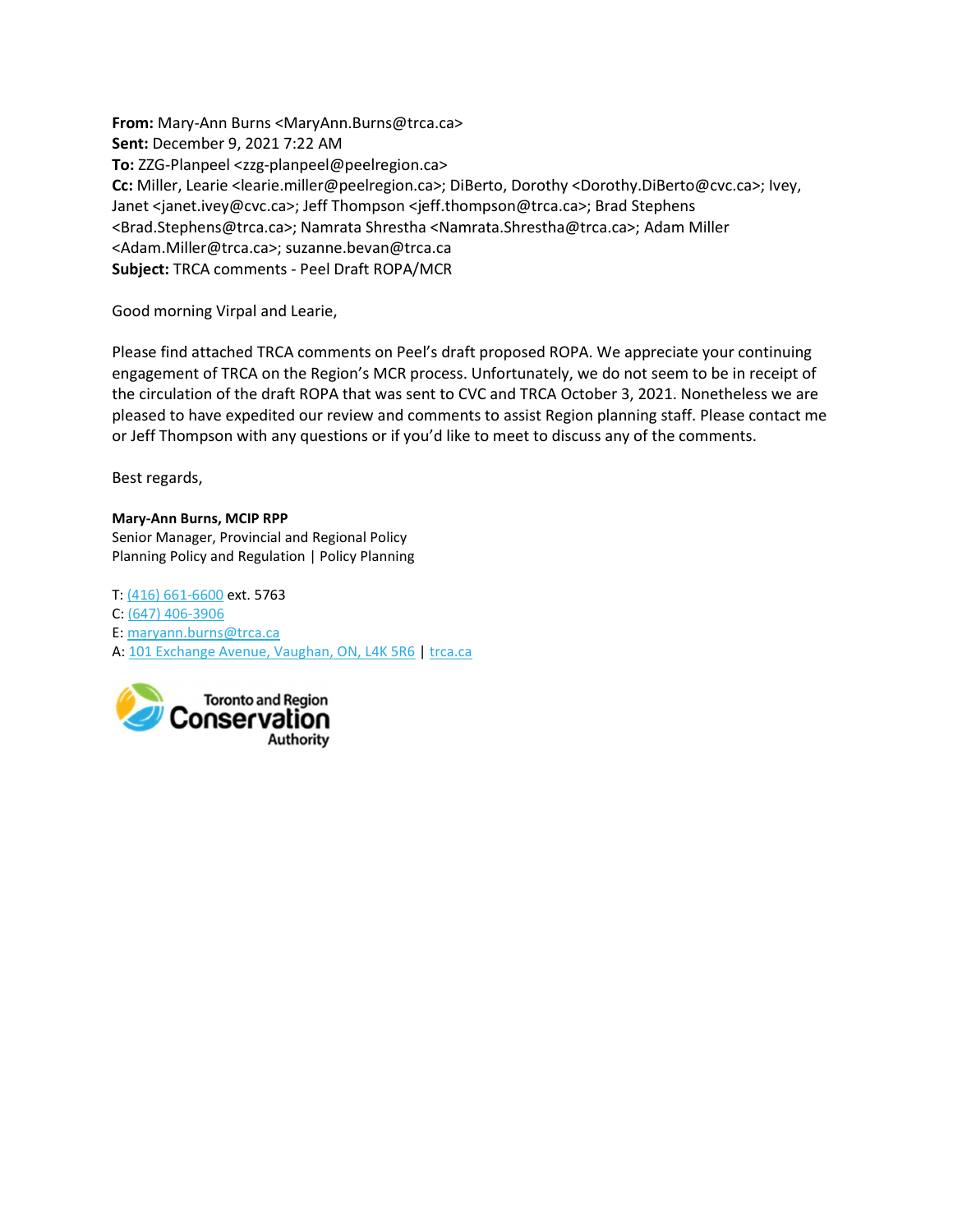

December 9, 2021

#### **BY E-MAIL ONLY** [\(planpeel@peelregion.ca\)](mailto:planpeel@peelregion.ca)

Virpal Kataure Principal Planner Regional Planning and Growth Management Division 10 Peel Centre Drive Brampton ON L6T 4G4

# **Re: Peel 2051 Municipal Comprehensive Review - Draft Proposed Regional Official Plan with Amendments**

Thank you for the opportunity to provide feedback on the Region of Peel's Draft Regional Official Plan Amendments (ROPA) as part of its final phase the Peel Municipal Comprehensive Review (MCR). Toronto and Region Conservation Authority (TRCA) staff understand that input is sought from the public and partner agencies on this draft to inform the preparation of the final ROPA to be submitted before Regional Council in advance of the Province's July 1, 2022 conformity deadline.

TRCA previously provided comments on an earlier drafts of the ROPA including Greenlands System policies and a number of discussion papers informing the ROPA and MCR including the Greenlands System Discussion Paper. We recognize and appreciate that the revised draft ROPA incorporates some of TRCA's recommendations both in the preambles and the policies. In addition, this work was preceded by a collaborative exercise among the local municipalities and conservation authorities, initiated by the Region and led by CVC to update, refine and merge CA NHS work into one regional NHS, now represented in Figure Y3 of the Draft ROPA. We appreciate the Region's direction to local municipalities to use this figure to guide identification of priority locations for linkages and restoration important for robust natural heritage systems resilient to the impacts of urbanization and a changing climate. Caledon, Brampton and Mississauga have already begun to engage TRCA in their OP Reviews and we look forward to continuing to contribute to Peel's MCR and ROPA review along with Credit Valley Conservation (copied) and our local municipal partners.

TRCA staff have now reviewed the draft ROPA and provide our comments as a public commenting body under the *Planning Act,* delegated to represent the provincial interest in natural hazards, a watershedbased resource management agency, a source protection authority under the *Clean Water Act*, and as a service provider to our municipal partners in accordance with Memorandums of Understanding. In these roles, and as stated in the "A-Made-In-Ontario Environment Plan," TRCA works in collaboration with municipalities and stakeholders to protect people and property from flooding and other natural hazards, and to conserve natural resources.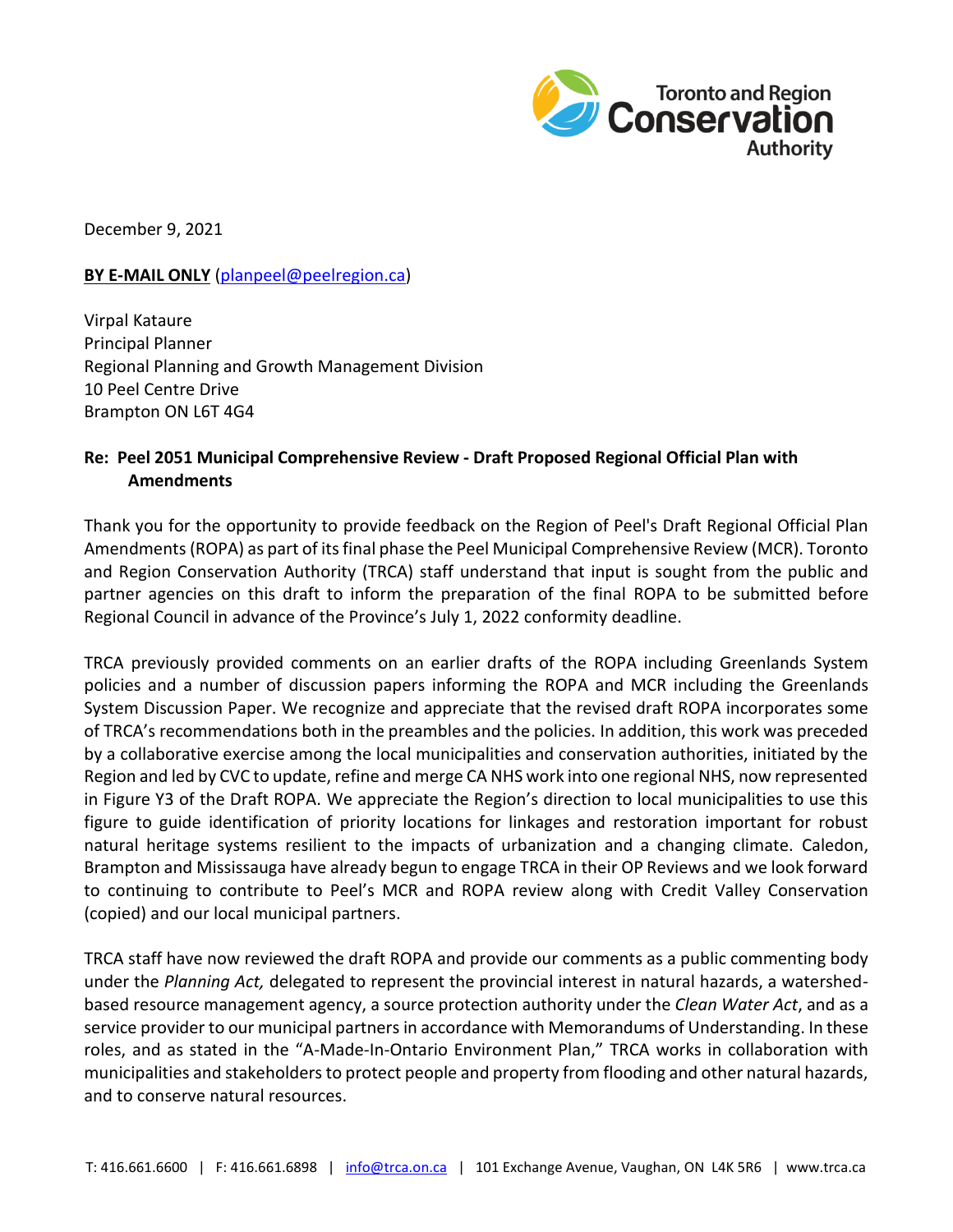#### **GENERAL COMMENTS**

In general, the draft ROPA policies and new chapter structure represent positive changes for synergies and consolidation of policy topic areas, as well as carry forward many good policies already found in the existing ROP. TRCA commends the Region for an increased emphasis on a natural heritage systems approach, identification and protection of a water resources system, and the role of these policies in preparing for the impacts of a changing climate change. We are pleased to see that an updated systems approach is applied to identify and implement the Region's Greenlands System and WRS, while also recognizing and addressing related climate change impacts through a suite of integrated policies, including those pertaining to a "Climate System".

TRCA staff support the inclusion of new policies to further protect the environment and mitigate risk from natural hazards, including, but not limited to: those that protect, restore and enhance the Region's NHS; support the use of ecosystem compensation guidelines; require infrastructure and watershed planning studies to protect, improve or restore water quality and quantity; and require the appropriate use of low impact development and green infrastructure approaches to mitigate climate change impacts, and to sustainably manage stormwater.

#### **DETAILED COMMENTS**

For the Region's consideration, TRCA staff offer the following detailed comments specific to certain sections of the proposed policy directions.

#### **CHAPTER 1 - Introduction**

1.3 – Last paragraph – consider replacing ecosystem with "natural heritage system" Based on the provincial definition of NHS it incorporates the feature and function components of the ecosystem and its processes. Using the term natural heritage system throughout the document will help strengthen the link with the provincial language / guidance.

1.6 - This section recognizes the value in taking a systems-based approach, but again, to better define all features, connections, and functions, we suggest replacing "ecosystem" with "natural heritage system (NHS)." Moreover, the overarching theme is currently focused on *sustainability*. Please consider adding *resilience* to this theme. The latter directly acknowledges the climate change impacts and highlights the Region's commitment towards climate adaptation and mitigation. The two concepts are complementary and usually used together for a healthy future. In addition, there is a paragraph on inclusion and equity – the Region can strengthen this piece by extending the overarching theme to include "sustainability, resilience, and equity" right at the start.

1.7 – 1.7.1. consider rewording to "to create sustainable, resilient, and equitable communities…"

1.7.2 - as above, please consider replacing "ecosystem" with NHS throughout the document, and rewording "preserve" to "protect", and clarifying the second part of this statement, "and enhance the environmental…"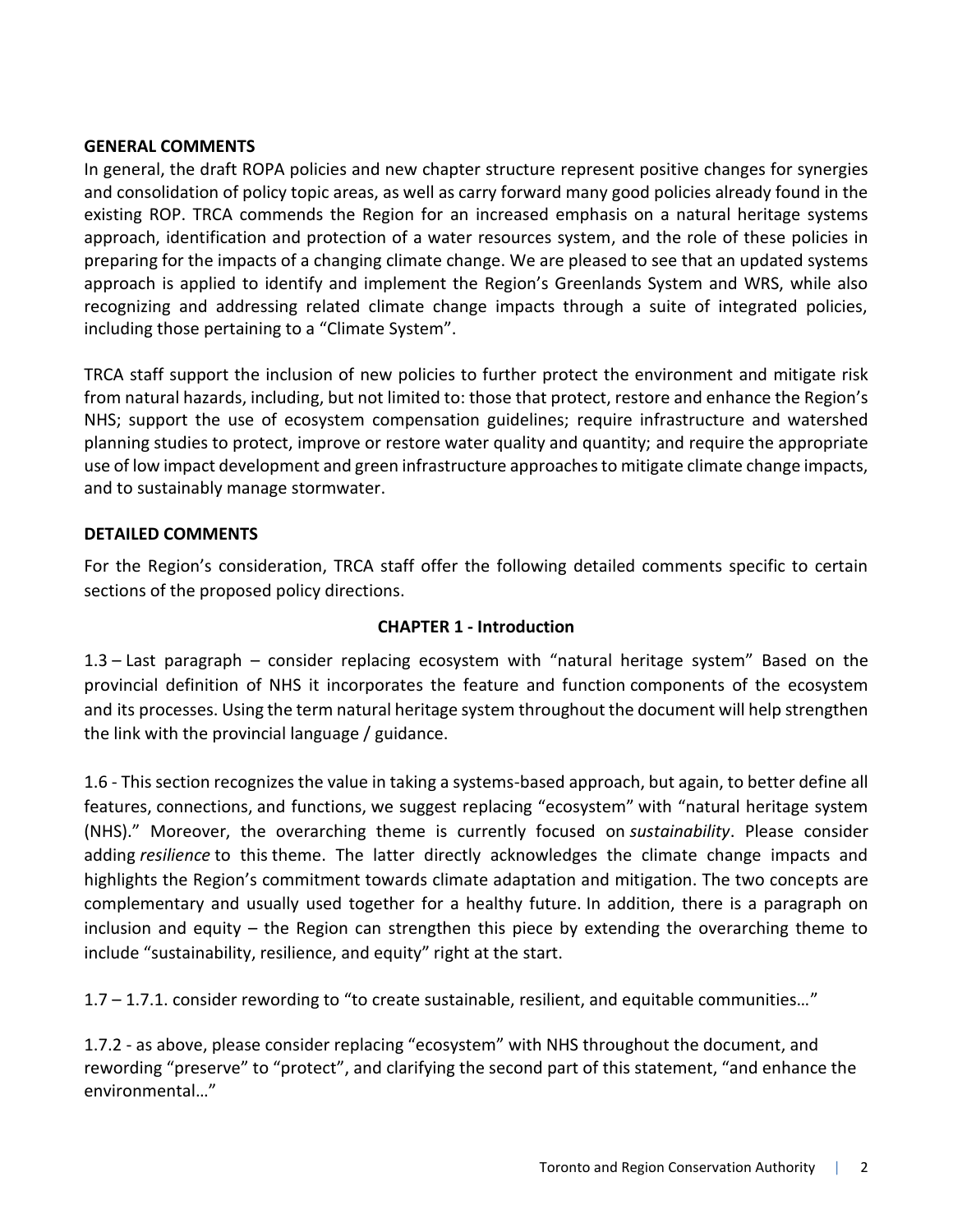### **CHAPTER 2 - The Natural Environment**

2.1 – Third paragraph speaks to the climate resilience that should be connected to the overarching theme (see comment 2). Also, consider changing natural areas to natural heritage system.

2.3.1 - Consider expanding this to "Establish a comprehensive policy framework on mitigation and adaptation that addresses natural systems vulnerabilities to climate change and manage risks". This language will help more directly link the work done by the Region (and your Climate Office) and the partner CAs on identifying climate vulnerabilities to be used to inform action.

2.3.2 & 2.3.3 - Please replace "ecosystem" with "natural heritage system" in these policies

2.3.3. – Consider rewording to "Protect, restore, and enhance the quantity and the quality of the natural heritage system to improve ecosystem and watershed health jointly with the local municipalities, conservation authorities and provincial agencies*".* We suggest including the PPS definition of natural heritage system, which includes water, land, and biota, so that it may not need to be repeated here. Also, consider replacing "ecological integrity" with an alternate term of "ecosystem and watershed health" or "ecological function" throughout the document. Ecological integrity is used throughout the document and based on the definition in the glossary, it implies unimpaired from human activity, which is not reflective of the highly urbanized landscapes in the Greater Golden Horseshoe.

2.3.5. – Consider adding "environmental studies and monitoring programs."

2.4.7– Consider adding the underlined text: "In collaboration with local municipalities and conservation authorities, support and undertake climate change mitigation and adaptation planning and implementation for resilient ecological, economic, and social systems through coordinated strategies, plans and actions in accordance with accepted frameworks and provincial guidance."

2.4.8 – Consider adding the underlined text: "In collaboration with local municipalities and conservation authorities, support and undertake natural systems, community sector, and infrastructure risk and vulnerability assessments and identify strategies and actions that will reduce vulnerability and improve the resiliency of the Region to climate change."

# **Water Resource System (2.6)**

2.6.9 - In recognizing the benefits of Low Impact Development (LID), please also include the role LIDs play in mitigating impacts of development on natural heritage features (including sensitive surface water features (and hazards).

2.6.19.1 – Consider adding "Support, promote, and participate..."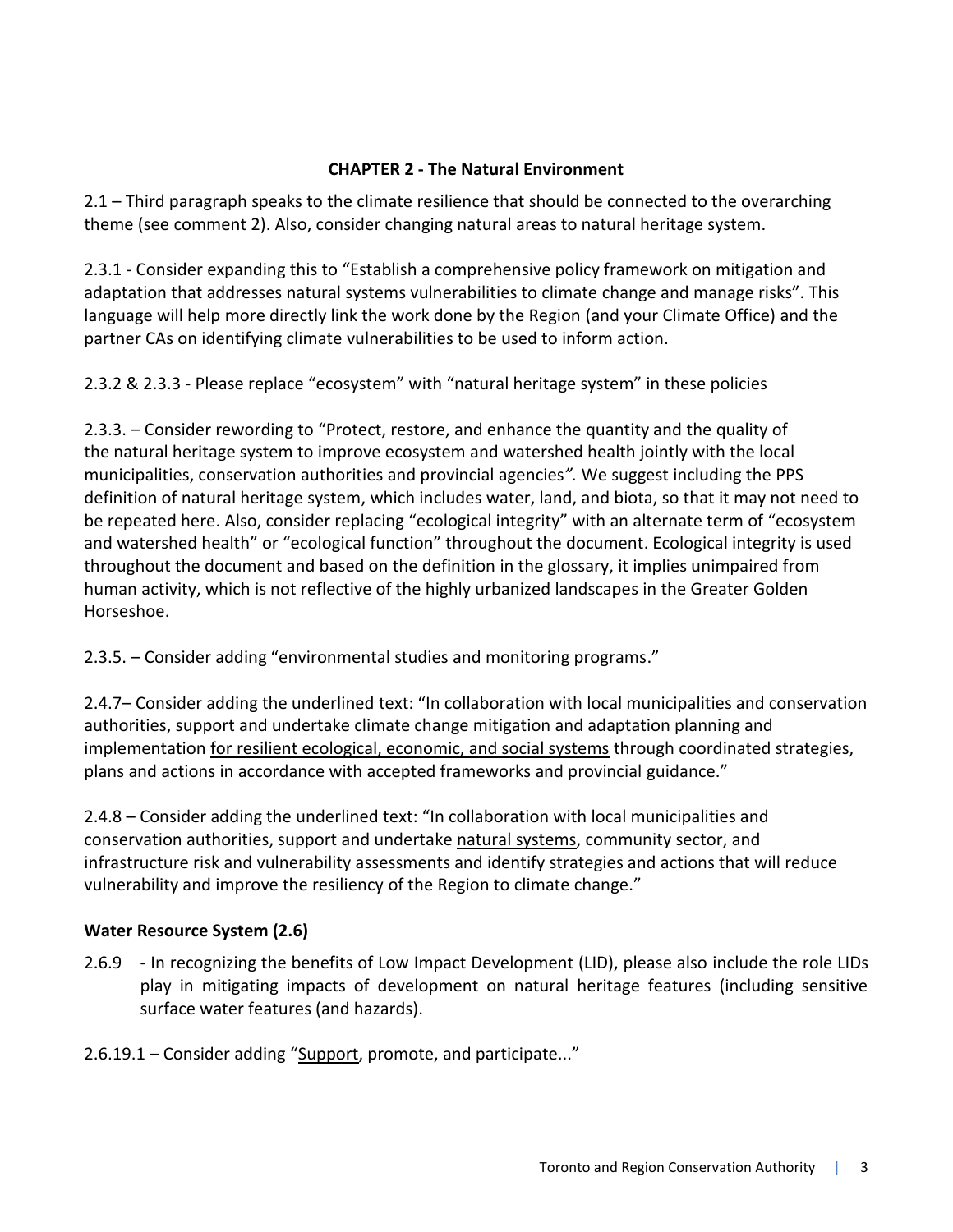2.6.20.9 - should include recognition of the significant role stormwater management plays in the protection, improvement, and restoration of natural heritage system functions.

# **Source Water Protection (2.7)**

2.7.30 b) - could be revised to improve conformity to related recharge reduction policy (REC-1) from the CTC Source Protection Plan (SPP). The [CTC SPP Explanatory Document](https://ctcswp.ca/app/uploads/2021/05/RPT_20191205_Amended_CTCED_FNL.pdf) specifies that the policy intends to ensure planning applications for larger-scale development on lands where permitted uses provide the greatest potential for reducing recharge (e.g. residential, commercial, industrial, residential subdivision, etc.) don't become a significant drinking water threat for water quantity. As written, the policy creates ambiguity regarding what constitutes a "major" land use, without regard for the types of applications specified in the REC-1 policy and explanatory document. We suggest the following revision: "Requiring that all site plan and subdivision applications to facilitate major development for major residential commercial, industrial and institutional uses provide a water balance assessment…"

Further to the above, we note that "major development" is inconsistently italicized throughout the draft ROPA. We suggest a corresponding definition be included consistent with provincial policy as applicable (e.g., ORMCP) and consistent italicization of the term.

The definition of "existing threat activities" is defined in accordance with applicable source protection plans, as noted. Please be advised that that CTC Source Protection staff and the CTC Amendments Working Group are undertaking research and review of CTC SPP's current transition provision. Under the *Clean Water Act, 2006*, CTCs can implement a transition provision to outline circumstances under which a "future" drinking water threat activity, that would otherwise be prohibited, may be considered as "existing", even if the activity has not yet commenced. Review of the current transition provision is being undertaken with a view to recognizing circumstances where existing threat policies would apply to prescribed drinking water threat activities in regulated areas newly identified through an amendment to an Assessment Report (e.g., addition of a WHPA). As such, we recommend working with CTC SPA staff to ensure the ROPA reflects anticipated amendments to the CTC SPP.

# **Oak Ridges Moraine Conservation Plan 2.11**

2.11.32 (Infrastructure) – Consider adding a policy that speaks to accounting for the habitat connectivity / linkages in the infrastructure section, as well as to require and participate in watershed planning to protect, improve or restore the quality and quantity of water resources.

# **Greenbelt Plan 2.12**

The ROPA rightly provides policy direction to Caledon and Brampton to adhere to the policies of the Greenbelt Plan for natural heritage and water resource protection and connections. TRCA suggests the ROPA could also provide direction to Mississauga with respect to section 3.2.6 of the Greenbelt Plan, External Connections.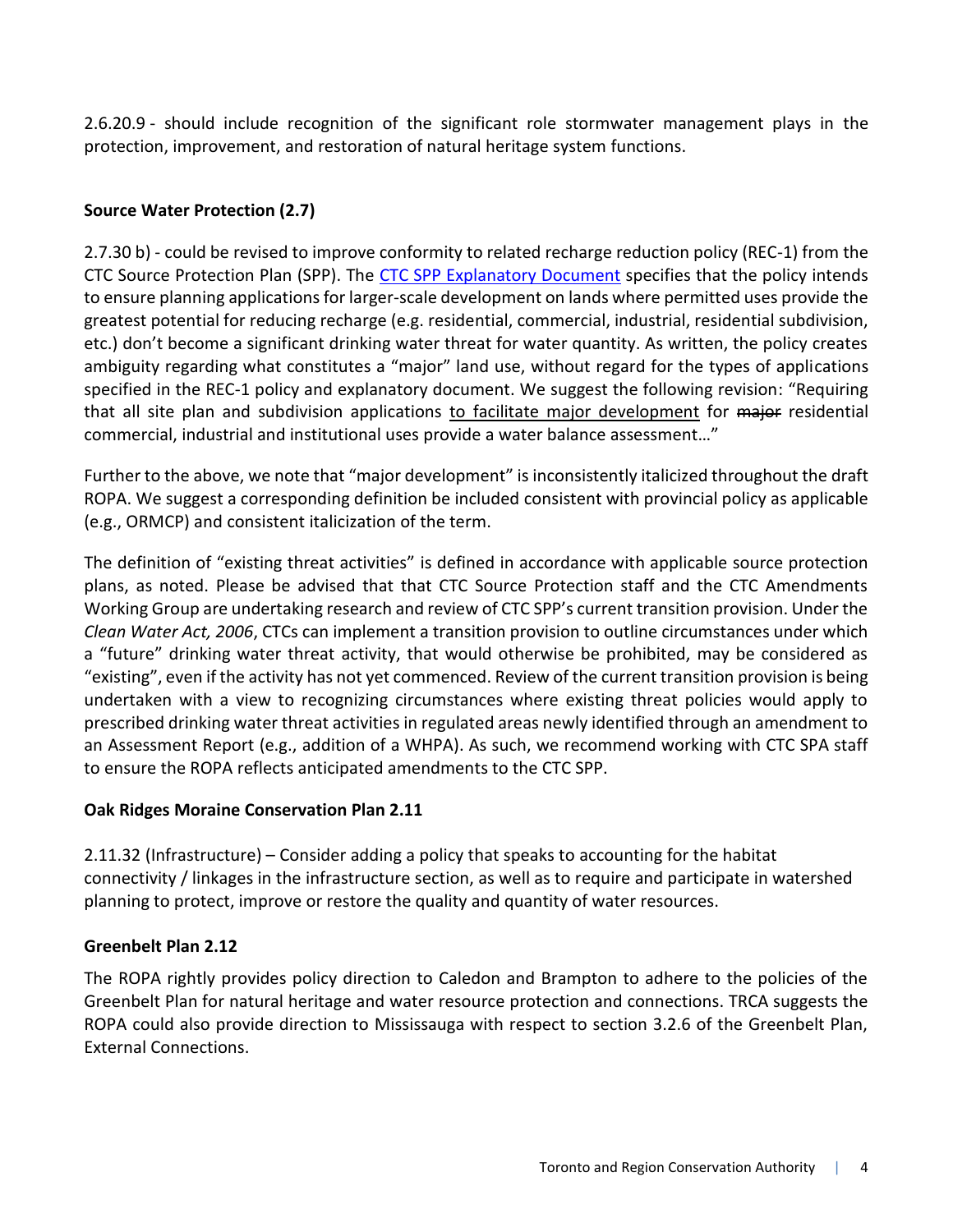## **Greenlands System (2.14)**

2.14.8, 2.14.14, 2.14.15 - we note that a significant policy gap exists in Ontario where wetland evaluations have not been undertaken. Where policies apply based on wetland significance, a policy is required that directs when and where an evaluation is required to be undertaken to determine significance. In the absence of an evaluation, there is difficulty in applying these policies. Further, we note that policy 2.14.15 incentivizes proponents to not undertake evaluations, rendering wetlands on their lands as PNAC. Please revise policy 2.14.15 to prevent inadvertently encouraging proponents to avoid wetland evaluations.

2.14.15 – We are pleased to see (h) enhancement areas, buffers, and linkages and (i) other features and functional areas… included in the PNAC definition. Please consider adding "restoration opportunity" in (h) to be consistent with other points such as 2.14.16.

2.14.17, 2.14.18 - Please consider including a policy requiring wetland evaluations under specific circumstances. We suggest revising policy 2.14.17 or 2.14.18 to reflect the following suggested wording, "…using evaluation procedures established by the Province, as amended from time to time, such as the Ontario Wetland Evaluation System".

2.14.17 - The ROPA correctly recognizes that the Greenlands System and WRS are interrelated. It is recommended that the Region ensure consistency between the policies for the two systems. In particular, wetlands are both a feature of the WRS and NHS, including in provincial policies (e.g., Section 4.2.1.2 of the Growth Plan). Please consider this inter-relationship and revising policies accordingly, e.g., policy 2.14.17, as follows, "Recognize the environmental value of all *wetlands* as part of the Greenlands System and related Water Resource System in Peel and *support* their identification and protection through the land use planning process, *as appropriate*."

2.14.19 – We appreciate the policy for wetland water balance but given the PPS requirement for no negative impacts, and that failing to provide adequate water balance to wetlands could have impacts, implementation of best management practices on an "if feasible" basis is not appropriate. Please revise this policy to require wetland water balance, where appropriate.

2.14.28 – This policy indicates that an exclusion for tree communities containing invasive species may be considered. While the ecological function of a community dominated by invasive species may be limited, it could still be considered a part of the broader system. The removal of any such feature without a suitable woodland replacement strategy would represent a loss of land base for the NHS. Ecosystem management strategies could be implemented to enhance these woodlands, while maintaining the general structure, which could be an effective long-term solution for helping to ensure no loss of overall natural cover. This type of management option would be strengthened if these communities were not excluded from the Core Area, NAC or PNAC designations but were afforded a modified designation recognizing the need for management. Please revisit the criteria for exemptions related to invasive species and explore alternatives recognizing the opportunities for management and the risk of removals if compensation is not provided.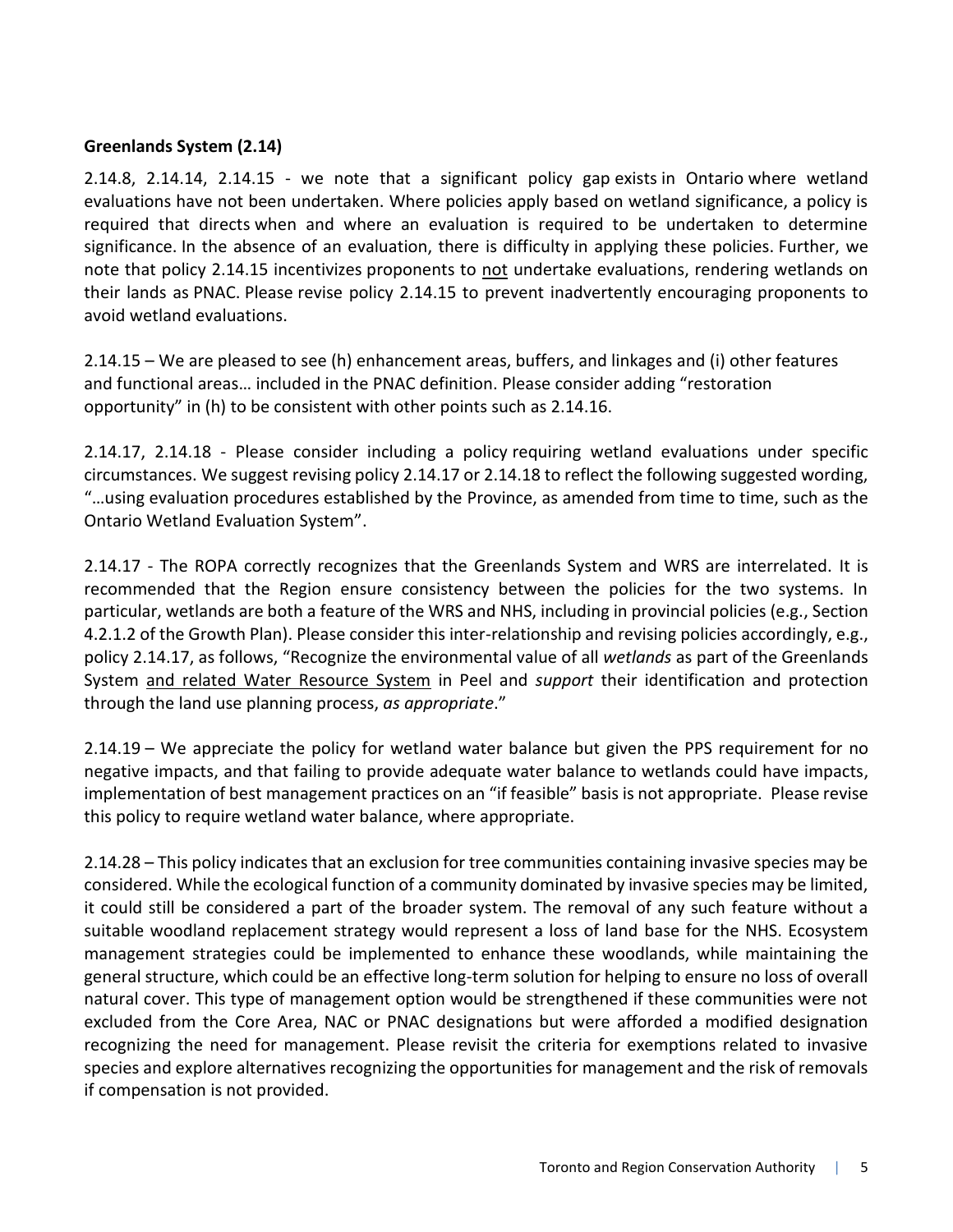2.14.35 - 38 – We appreciate these policies that highlight the importance of the systems approach to implementing the Greenlands System and explicitly providing guidance on enhancement and restoration opportunities to improve ecological functions, including linkage areas and the adjacent / surrounding areas that contribute to the overall function of the natural heritage system / Greenlands System. Also, highlighting the importance of ecosystem compensation for net gain or no net loss is appreciated as this will provide an additional lens for the systems approach when opportunities may be limited on-site.

2.14.36 - The proposed policy approach where removal and compensation for a feature is only an option where "…development or site alteration will not result in negative impacts" is flawed. It is not possible to fully remove a feature and have no negative impact. It is, however, possible to have no negative impacts on ecological function through a compensation scenario. An alternative policy approach that clearly provides the circumstances where compensation is an option would be more appropriate. Specifically identifying feature types and level of significance where compensation is an option would be preferred. Please revise this policy accordingly.

2.14.39 – Consider adding a policy to, "Recognize the urban forest as an integral component of the ecosystem in urban settlements that contribute to improving natural heritage systems quality (or ecosystem health/integrity) and provide direction to incorporate urban forest in natural heritage system planning and management."

2.14.40.3 – Consider adding the underlined "...promote measures for early detection and rapid response, control, eliminate and/or manage non-native invasive species and discourage the use of nonnative invasive species plantings in new and redevelopment developments adjacent to the Greenlands System." This is especially important given that it is often redevelopment sites that are in highly urbanized areas where these types of species are prevalent.

Table 1 - The table indicates that any woodland =/>0.5 ha supporting a *significant* linkage function, as determined through a natural heritage study approved by the Region or area local municipality, would be considered NAC. Significant is italicized indicating that it is subject to a definition. Please ensure that *significant* linkage is defined or clarified within the ROPA.

# **Natural and Human-made Hazards (2.16)**

Policy 2.16.10.5 states that the Region will direct local municipalities to "Discourage the creation of additional tableland within *valley and stream corridors*." TRCA is pleased with the overall intent of this section and in particular, this policy. However, we note that extension of tableland within valley and stream corridors is generally prohibited under TRCA's Living City Policies. We recommend strengthening the language to "generally prohibits" instead of "discourage."

To further enhance the implementation of provincial policy direction for natural hazards, TRCA recommends adding policies to be more specific to requiring local official plans and zoning by-laws to contain policies and/or mapping to: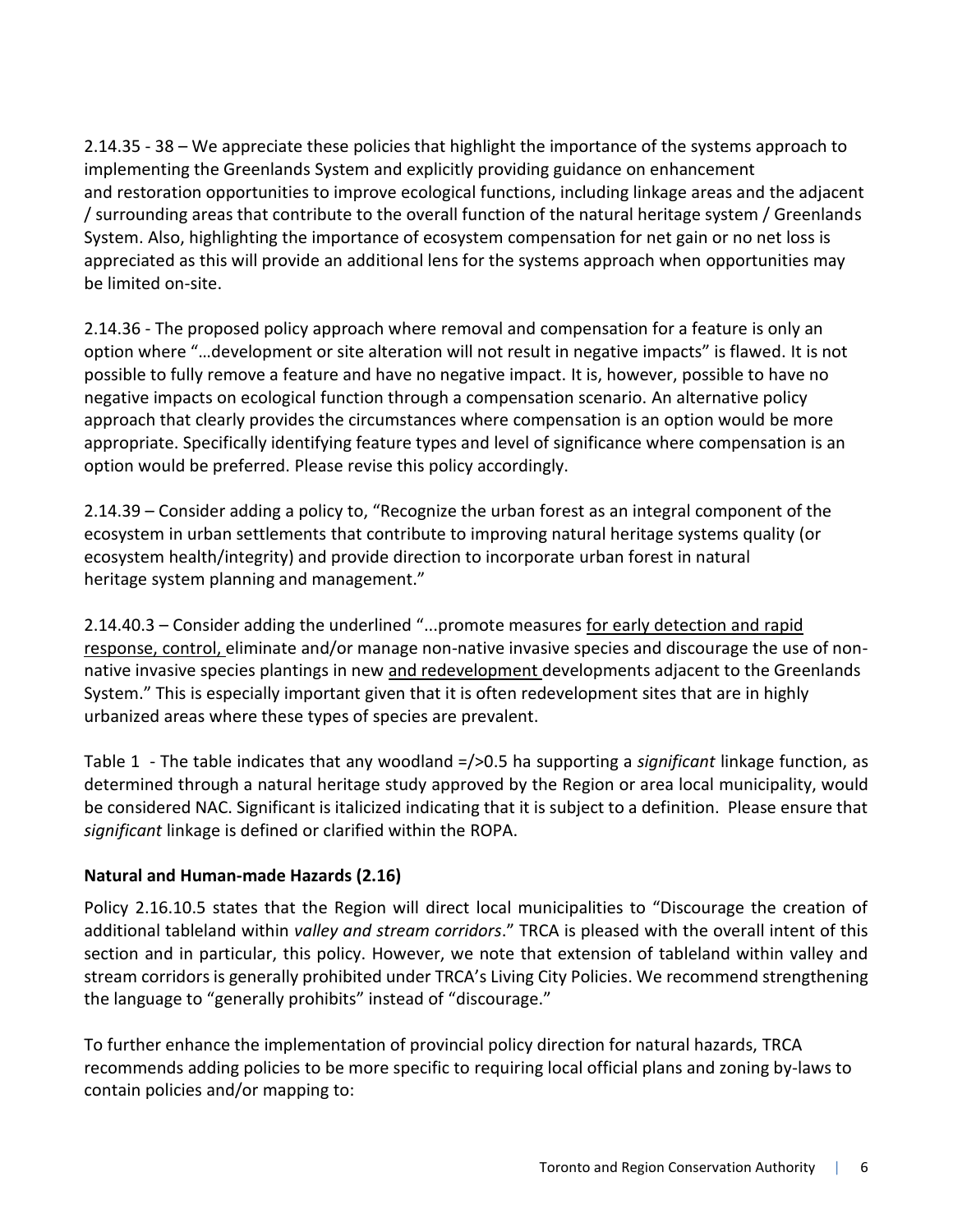- address floodplains, hazardous lands, hazardous sites and regulated lands;

- identify permitted uses and requirements for setbacks or buffers;

- address land use within and adjacent to hazardous lands and hazardous sites;

- identify approved Special Policy Areas and include their associated site-specific policies related to development and redevelopment.

3.3 – Consider speaking to agro-ecology that connects agricultural practices within the context of ecosystem health. It may be useful to include an objective and policy that explicitly speaks to the commitment to promoting agro-ecological practices and taking a systems approach to connect agriculturewith ecosystem health.

## **CHAPTER 5 – Regional Structure**

## **Housing (5.9)**

5.9.23 – This policy that encourages and supports local municipalities to permit additional residential units (ARUs) should emphasize that ARUs are generally not prohibited in flood plains, hazardous lands or sites, as per provincial policy (e.g. Section 3.1 of PPS) and CA policy and regulation.

## **CHAPTER 7 – Implementation**

## **Planning Process (7.4)**

7.4.9.4 – Among the conditions for the creation of lots, we suggest that a condition be added to ensure natural hazards/hazardous lands are not fragmented through the creation of lots by consent as doing so would increase risk and not conform to the PPS requirement to direct development (including lot creation) outside natural hazards.

We trust these comments are clear and of assistance. Please contact the undersigned at [maryann.burns@trca.ca](mailto:maryann.burns@trca.ca) or Jeff Thompson at [jeff.thompson@trca.ca](mailto:jeff.thompson@trca.ca) should you have any questions or wish to meet to discuss any of the above.

Sincerely,<br>Marylen Burns

Mary-Ann Burns, MCIP, RPP Senior Manager, Provincial and Regional Policy Policy Planning and Regulation

cc: Learie Miller, Advisor, Environmental Planning, Region of Peel Dorothy DiBerto, Senior Manager, Planning, CVC Janet Ivey, (CVC), Program Manager, CTC Source Protection Region

TRCA: